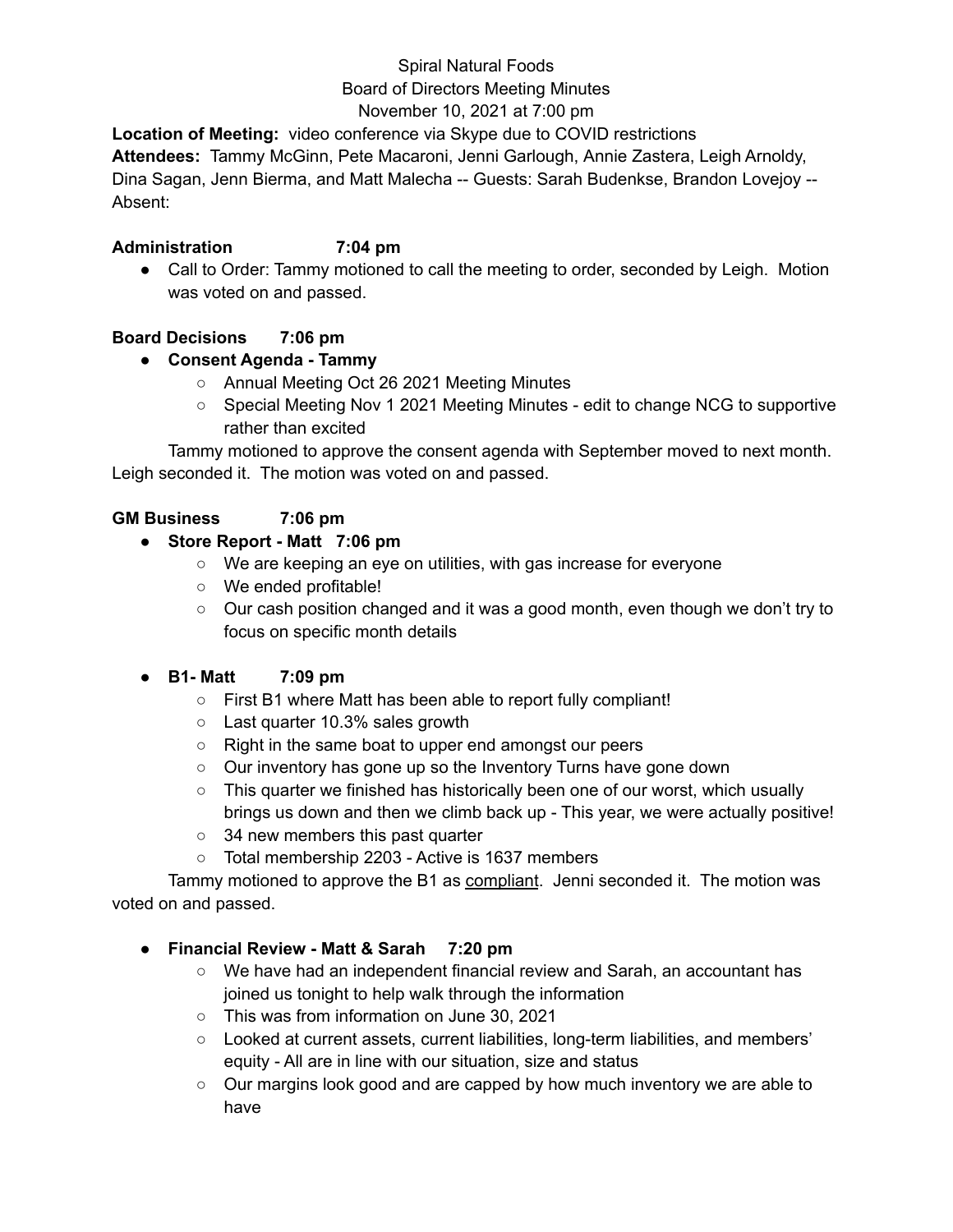#### Spiral Natural Foods Board of Directors Meeting Minutes November 10, 2021 at 7:00 pm

- Our sales per labor numbers are tight and dictated by our small size and labor forces
- Based on our numbers, our sales versus expenses give us a net positive result
- Our cash is going to things like operations, equipment, NCG, and debt
- Went over disclosures & explanations

Tammy motioned to accept the Financial Review. Leigh seconded it. The motion was voted on and passed.

#### **Board Business 7:50 pm**

- **● D1 Policy - Tammy 7:50 pm**
	- All 5 out of 5's
- **● D2 Policy - Tammy 7:50 pm**
	- All 5 out of 5's

Tammy motioned to approve the D1 report as compliant. Pete seconded it. The motion was voted on and passed.

Tammy motioned to approve the D2 report as compliant. Pete seconded it. The motion was voted on and passed.

#### **● Capital Campaign Funding & Resources - Matt,Tammy, & Brandon 7:50 pm**

- Member Brandon Lovejoy has given a few ideas on funding and joined the meeting to answer questions - He suggested a Tokenized Voucher Investments
- Right now, Shared Capital loans are considered the primary and therefore any repayment must be approved and considered appropriate before anything goes out because they would technically be first in line - Matt is concerned about a variable pay-back system and do we have any power in a payback system
- $\circ$  The Tokenized Voucher Investments system is actually a fairly simple system that is done around the world - It benefits from other local merchants to join in, otherwise it's trading tokens to ourselves
- $\circ$  Can anyone buy a token anywhere? If so, what does that do with interstate rules? -- It is basically like a gift certificate but more like a visa gift card or spiral bucks. Our current cash register system could accommodate something like this
- How would we approach other businesses for them to understand and show them a benefit? It would almost be chamber or hastings bucks instead of spiral bucks
- $\circ$  We could utilize block chain as well It helps to keep things legit and nothing gets forgotten or able to be fraudulent
- Getting others on board would be nice long term but the timeliness of getting started could be concerning right away
- You can make it simple to start where you just email blast current members with rules on when the money could be spendable, rates, limits, etc.
- Brandon has a friend, Will, who has a lot more knowledge on legal aspects. He is in Kenya so has a large time difference and wasn't available tonight